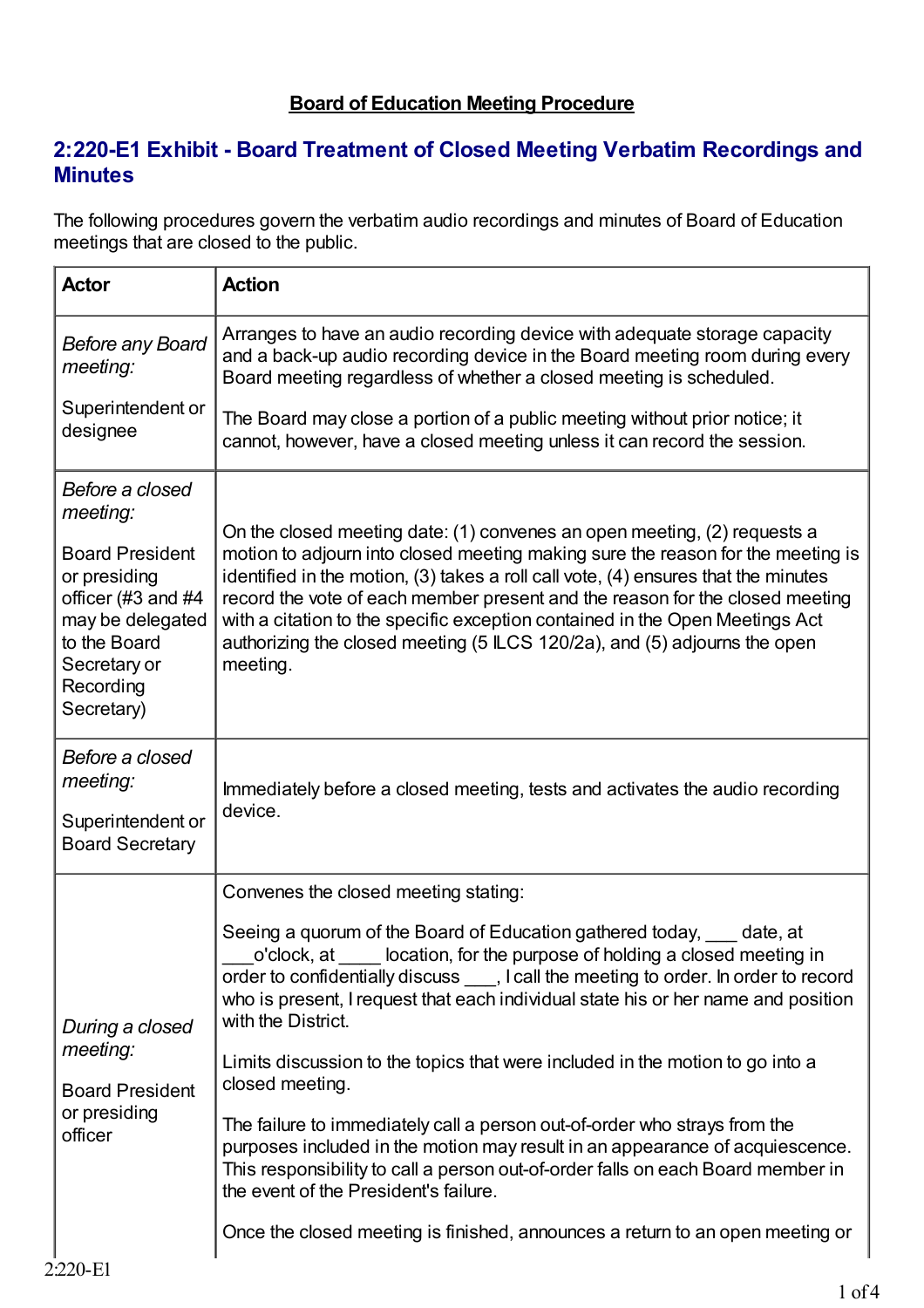|                                                                                                       | adjournment, and states the time.                                                                                                                          |
|-------------------------------------------------------------------------------------------------------|------------------------------------------------------------------------------------------------------------------------------------------------------------|
|                                                                                                       | <b>For Verbatim Recordings:</b>                                                                                                                            |
|                                                                                                       | Takes possession of the audio recording of the closed meeting and labels it<br>with identification information, specifically the date and items discussed. |
|                                                                                                       | Adds the identification information contained on the audio recording's label to a<br>cumulative list of closed meeting recordings.                         |
|                                                                                                       | As soon as possible, puts the recording of the closed meeting in the previously<br>identified secure location for storing recordings of closed meetings.   |
|                                                                                                       | Upon request of a Board member:                                                                                                                            |
|                                                                                                       | 1. Provides access to the verbatim recordings minutes at a reasonable time<br>and place without disrupting District operations;                            |
|                                                                                                       | 2. Supervises the access to the closed session minutes or delegates it to<br>one of the following individuals in the District:                             |
|                                                                                                       | a. A records secretary,                                                                                                                                    |
|                                                                                                       | b. An administrative official of the public body, or                                                                                                       |
|                                                                                                       | c. Any elected official of the public body; and                                                                                                            |
| After a closed<br>meeting:<br>Superintendent,<br>Recording<br>Secretary, or<br><b>Board Secretary</b> | 3. Logs the access to the recordings in 2:220-E7, Access to Closed<br><b>Meeting Minutes and Verbatim Recordings.</b>                                      |
|                                                                                                       | <b>For Closed Meeting Minutes:</b>                                                                                                                         |
|                                                                                                       |                                                                                                                                                            |
|                                                                                                       | Prepares written closed meeting minutes that include:                                                                                                      |
|                                                                                                       | The date, time, and place of the closed meeting                                                                                                            |
|                                                                                                       | The Board members present and absent                                                                                                                       |
|                                                                                                       | A summary of discussion on all matters proposed or discussed                                                                                               |
|                                                                                                       | The time the closed meeting was adjourned<br>$\bullet$                                                                                                     |
|                                                                                                       | Upon request of a Board member:                                                                                                                            |
|                                                                                                       | 1. Provides access to the closed session minutes at a reasonable time and<br>place without disrupting District operations;                                 |
|                                                                                                       | 2. Supervises the access to the closed session minutes or delegates it to<br>one of the following individuals in the District:                             |
|                                                                                                       | a. A records secretary,                                                                                                                                    |
|                                                                                                       | b. An administrative official of the public body, or                                                                                                       |
|                                                                                                       | c. Any elected official of the public body; and                                                                                                            |
|                                                                                                       | 3. Logs the access in 2:220-E7, Access to Closed Meeting Minutes and<br>Verbatim Recordings.                                                               |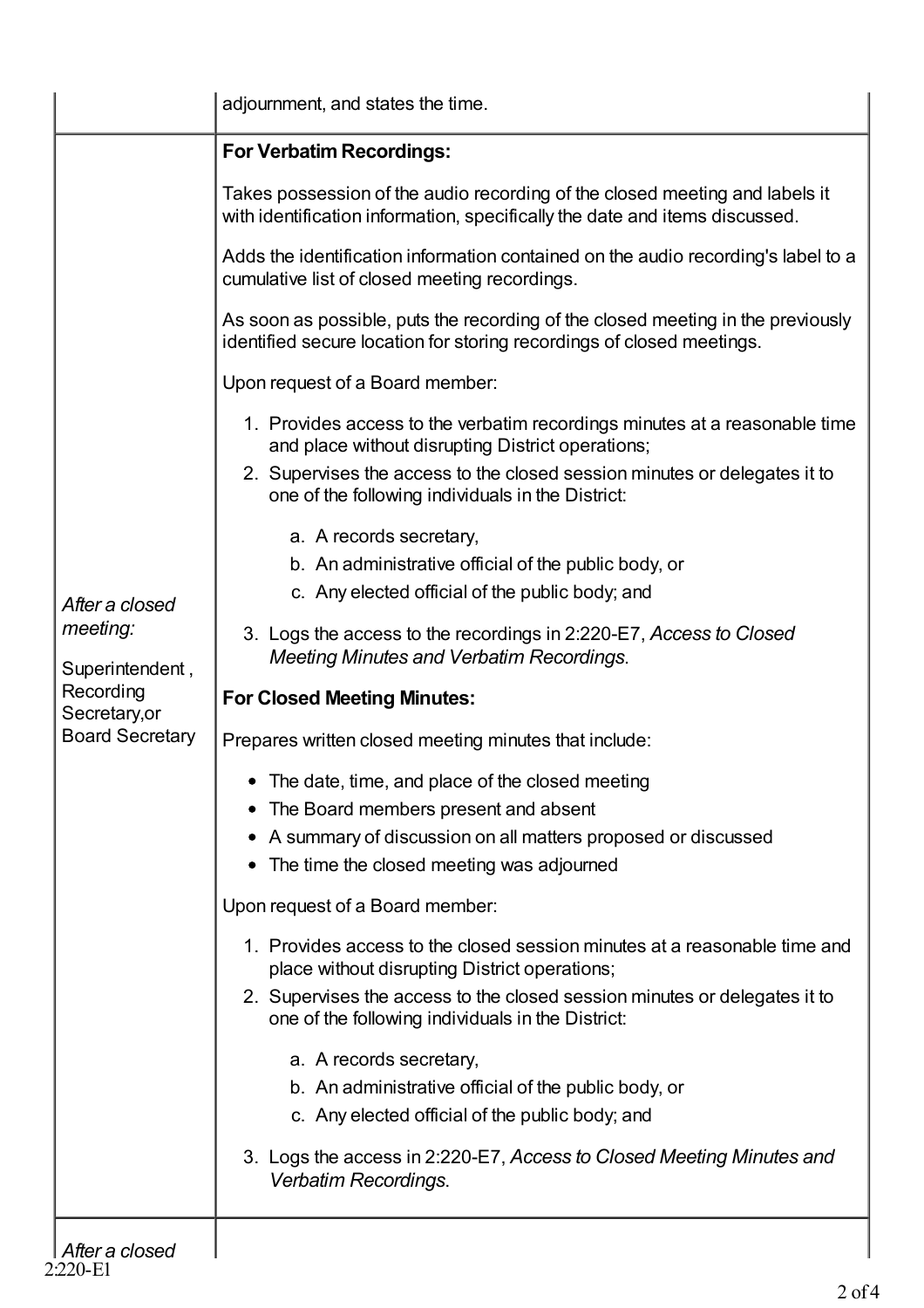| meeting:                                                                                       | Approves the previous closed meeting minutes at the next open meeting.                                                                                                                                                                                                                                                             |
|------------------------------------------------------------------------------------------------|------------------------------------------------------------------------------------------------------------------------------------------------------------------------------------------------------------------------------------------------------------------------------------------------------------------------------------|
| Board of                                                                                       |                                                                                                                                                                                                                                                                                                                                    |
| Education<br>In preparation for<br>the semi-annual<br>review.<br>Superintendent or<br>designee | Every six months, prepares a recommendation concerning the continued need<br>for confidential treatment of all of the Board's closed meeting minutes; includes<br>this recommendation in the packet for the meeting in which the Board will<br>conduct its semi-annual review.                                                     |
|                                                                                                | This step is in preparation of the Board's meeting to decide whether the need<br>for confidential treatment of specific closed meeting minutes continues to exist.                                                                                                                                                                 |
|                                                                                                | If the Board wants to discuss closed meeting minutes in closed session, places<br>"review of unreleased closed meeting minutes" on a closed meeting agenda.                                                                                                                                                                        |
|                                                                                                | Places "result of Board's review of unreleased closed meeting minutes" as an<br>item on a subsequent open meeting agenda.                                                                                                                                                                                                          |
| In preparation for<br>the semi-annual<br>review.<br><b>Individual Board</b><br>members         | Before the meeting in which the Board will conduct its semi-annual review,<br>examines the material supplied by the Superintendent.                                                                                                                                                                                                |
|                                                                                                | Individual Board members should consider: (1) the Superintendent's<br>recommendation, (2) the recommendation of the Board Attorney, (3) other<br>Board members' opinions, (4) the minutes themselves, and/or (5) whether the<br>minutes would be exempted from public disclosure under the Illinois Freedom of<br>Information Act. |
| During the semi-<br>annual review.<br>Board of<br>Education                                    | The Board decides in open session whether: (1) the need for confidentiality still<br>exists as to all or part of closed meeting minutes, or (2) the minutes or portions<br>thereof no longer require confidential treatment and are available for public<br>inspection.                                                            |
|                                                                                                | The Board may have an earlier meeting in closed session to discuss the<br>continued need for confidential treatment.                                                                                                                                                                                                               |
| After the semi-<br>annual review.                                                              | Re-labels and re-files closed meeting minutes as appropriate.                                                                                                                                                                                                                                                                      |
| Superintendent or<br>designee                                                                  |                                                                                                                                                                                                                                                                                                                                    |
| Monthly:                                                                                       | Adds "destruction of closed meeting audio recording" as an agenda item to an                                                                                                                                                                                                                                                       |
| <b>Board President</b>                                                                         | upcoming open meeting.                                                                                                                                                                                                                                                                                                             |
| Monthly:<br>Board of<br>Education                                                              | Approves the destruction of particular closed meeting recording(s) that are at<br>least 18 months old and for which approved minutes of the closed meeting<br>already exist.                                                                                                                                                       |

LEGAL REF.: